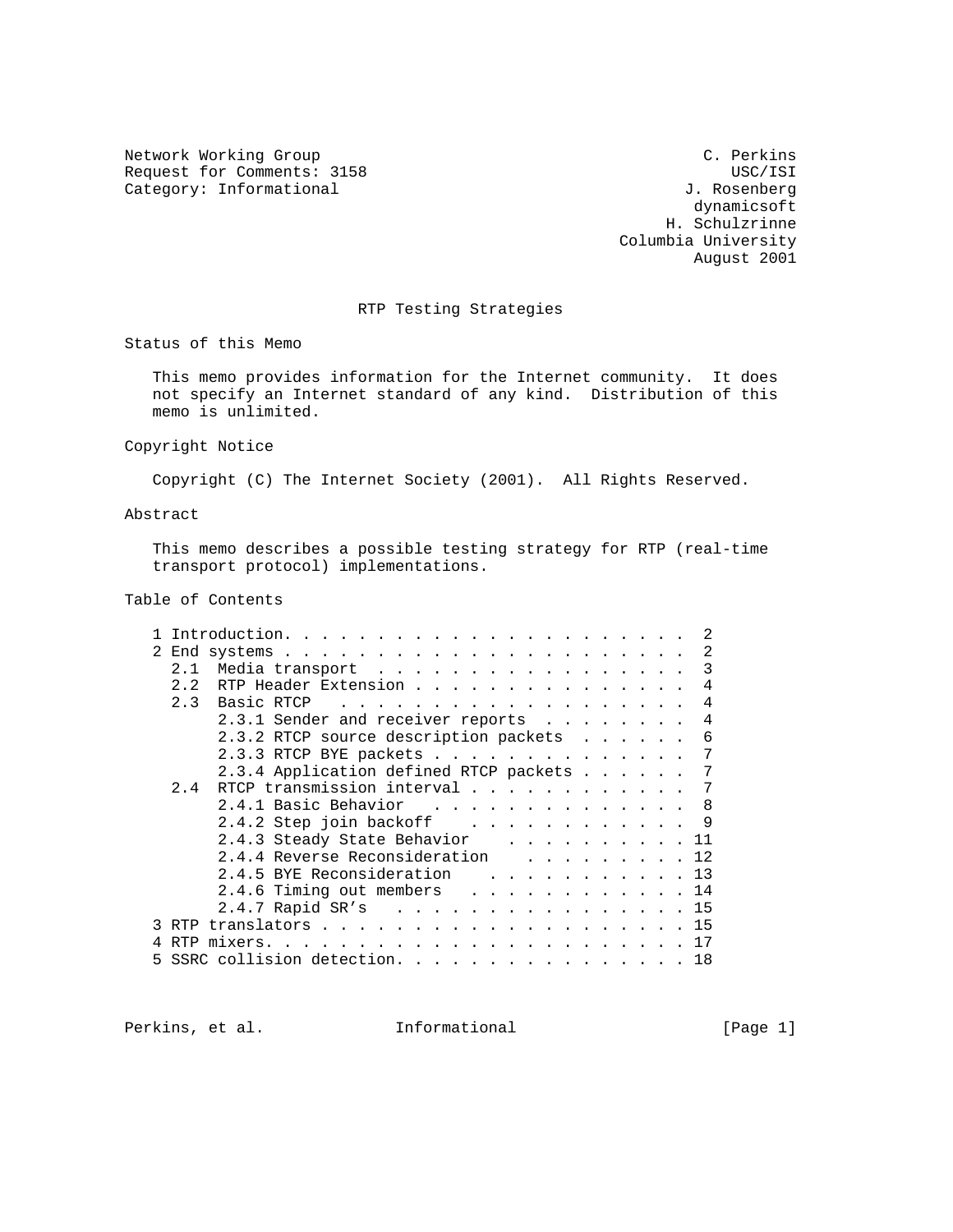## 1 Introduction

 This memo describes a possible testing strategy for RTP [1] implementations. The tests are intended to help demonstrate interoperability of multiple implementations, and to illustrate common implementation errors. They are not intended to be an exhaustive set of tests and passing these tests does not necessarily imply conformance to the complete RTP specification.

### 2 End systems

The architecture for testing RTP end systems is shown in Figure 1.



Figure 1: Testing architecture

 Both RTP implementations send packets to the test instrument, which forwards packets from one implementation to the other. Unless otherwise specified, packets are forwarded with no additional delay and without loss. The test instrument is required to delay or discard packets in some of the tests. The test instrument is invisible to the RTP implementations - it merely simulates poor network conditions.

 The test instrument is also capable of logging packet contents for inspection of their correctness.

 A typical test setup might comprise three machines on a single Ethernet segment. Two of these machines run the RTP implementations, the third runs the test instrument. The test instrument is an application level packet forwarder. Both RTP implementations are instructed to send unicast RTP packets to the test instrument, which forwards packets between them.

Perkins, et al. **Informational** [Page 2]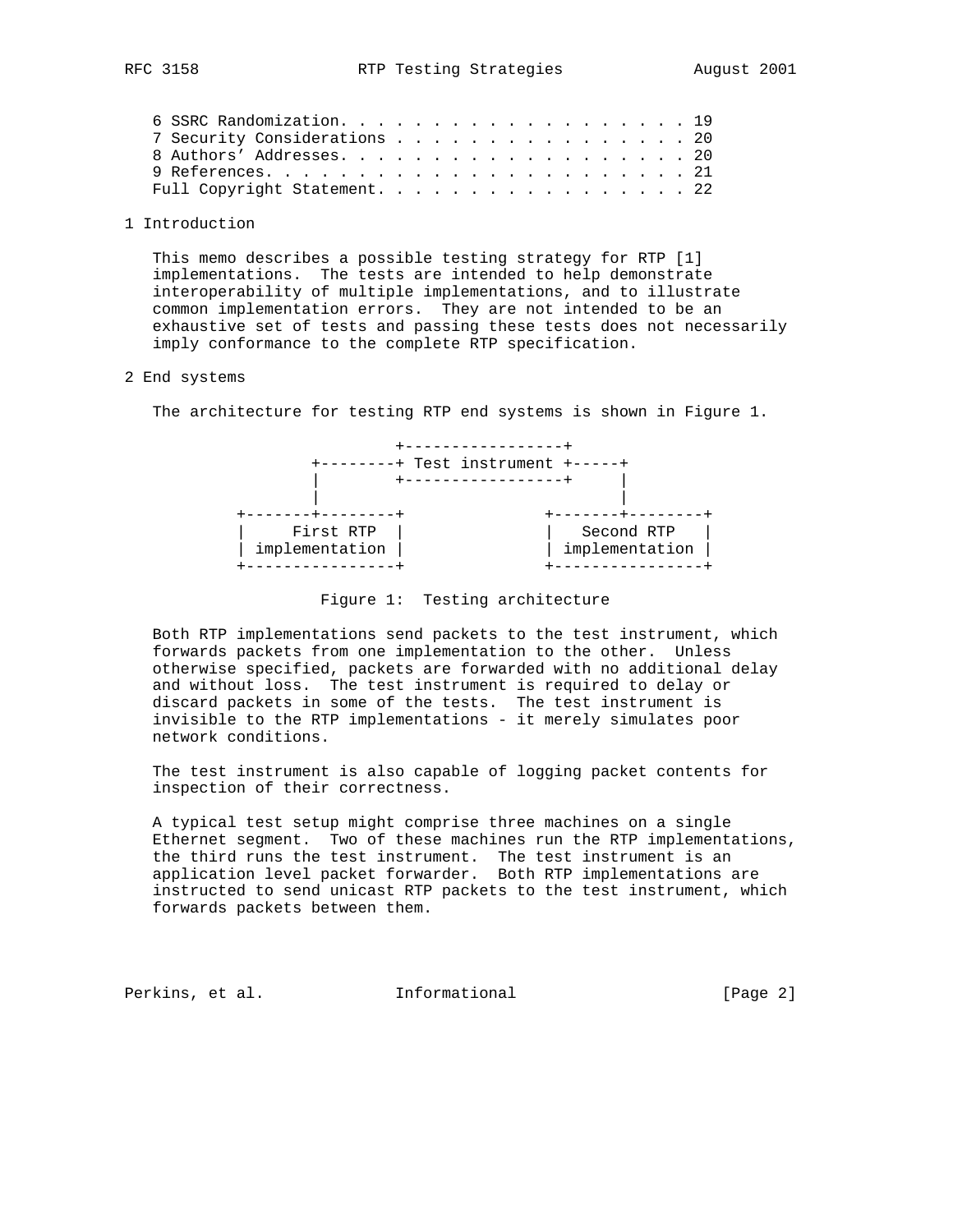#### 2.1 Media transport

 The aim of these tests is to show that basic media flows can be exchanged between the two RTP implementations. The initial test is for the first RTP implementation to transmit and the second to receive. If this succeeds, the process is reversed, with the second implementation sending and the first receiving.

 The receiving application should be able to handle the following edge cases, in addition to normal operation:

- o Verify reception of packets which contain padding.
- o Verify reception of packets which have the marker bit set
- o Verify correct operation during sequence number wrap-around.
- o Verify correct operation during timestamp wrap-around.
- o Verify that the implementation correctly differentiates packets according to the payload type field.
- o Verify that the implementation ignores packets with unsupported payload types
- o Verify that the implementation can playout packets containing a CSRC list and non-zero CC field (see section 4).

 The sending application should be verified to correctly handle the following edge cases:

- o If padding is used, verify that the padding length indicator (last octet of the packet) is correctly set and that the length of the data section of the packet corresponds to that of this particular payload plus the padding.
- o Verify correct handling of the M bit, as defined by the profile.
- o Verify that the SSRC is chosen randomly.
- o Verify that the initial value of the sequence number is randomly selected.
- o Verify that the sequence number increments by one for each packet sent.
- o Verify correct operation during sequence number wrap-around.

Perkins, et al. **Informational** [Page 3]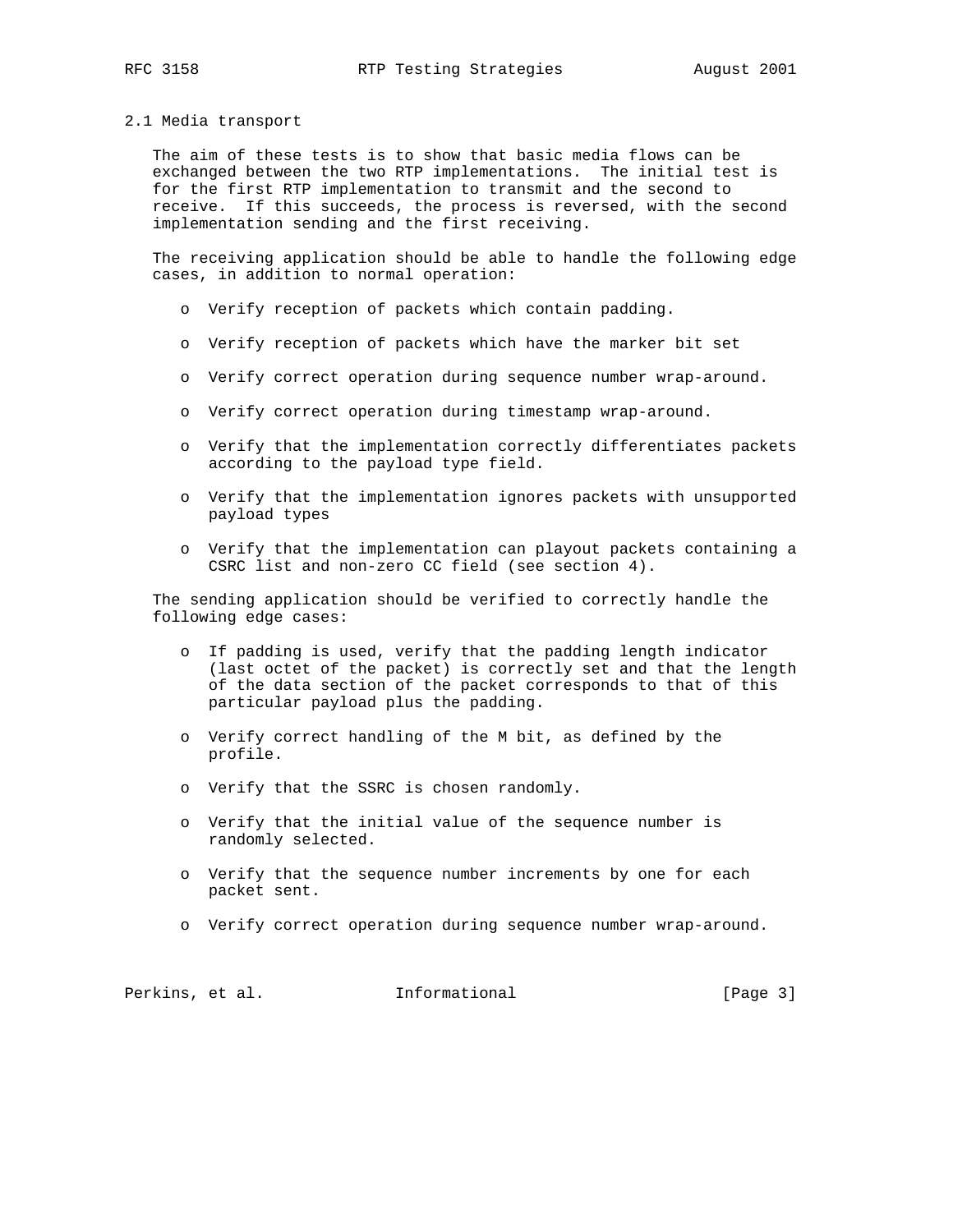- o Verify that the initial value of the timestamp is randomly selected.
- o Verify correct increment of timestamp (dependent on the payload format).
- o Verify correct operation during timestamp wrap-around.
- o Verify correct choice of payload type according to the chosen payload format, profile and any session level control protocol.
- 2.2 RTP Header Extension

 An RTP implementation which does not use an extended header should be able to process packets containing an extension header by ignoring the extension.

 If an implementation makes use of the header extension, it should be verified that the profile specific field and the length field of the extension are set correctly, and that the length of the packet is consistent.

2.3 Basic RTCP

 An RTP implementation is required to send RTCP control packets in addition to data packets. The architecture for testing basic RTCP functions is that shown in Figure 1.

2.3.1 Sender and receiver reports

 The first test requires both implementations to be run, but neither sends data. It should be verified that RTCP packets are generated by each implementation, and that those packets are correctly received by the other implementation. It should also be verified that:

- o all RTCP packets sent are compound packets
- o all RTCP compound packets start with an empty RR packet
- o all RTCP compound packets contain an SDES CNAME packet

 The first implementation should then be made to transmit data packets. It should be verified that that implementation now generates SR packets in place of RR packets, and that the second application now generates RR packets containing a single report block. It should be verified that these SR and RR packets are correctly received. The following features of the SR packets should also be verified:

Perkins, et al. **Informational** [Page 4]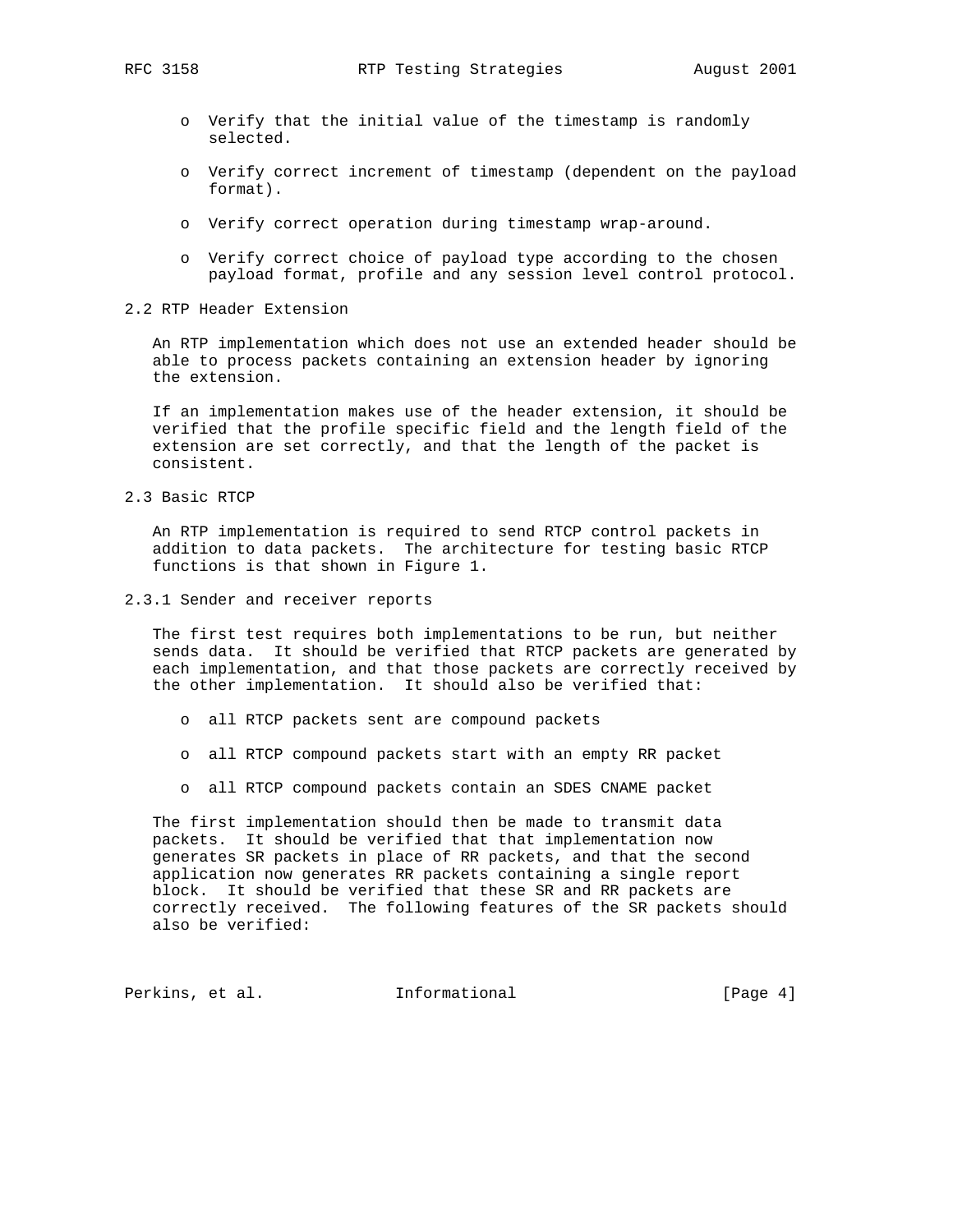- o that the length field is consistent with both the length of the packet and the RC field
- o that the SSRC in SR packets is consistent with that in the RTP data packets
- o that the NTP timestamp in the SR packets is sensible (matches the wall clock time on the sending machine)
- o that the RTP timestamp in the SR packets is consistent with that in the RTP data packets
- o that the packet and octet count fields in the SR packets are consistent with the number of RTP data packets transmitted

 In addition, the following features of the RR packets should also be verified:

- o that the SSRC in the report block is consistent with that in the data packets being received
- o that the fraction lost is zero
- o that the cumulative number of packets lost is zero
- o that the extended highest sequence number received is consistent with the data packets being received (provided the round trip time between test instrument and receiver is smaller than the packet inter-arrival time, this can be directly checked by the test instrument).
- o that the interarrival jitter is small (a precise value cannot be given, since it depends on the test instrument and network conditions, but very little jitter should be present in this scenario).
- o that the last sender report timestamp is consistent with that in the SR packets (i.e., each RR passing through the test instrument should contain the middle 32 bits from the 64 bit NTP timestamp of the last SR packet which passed through the test instrument in the opposite direction).
- o that the delay since last SR field is sensible (an estimate may be made by timing the passage of an SR and corresponding RR through the test instrument, this should closely agree with the DLSR field)

Perkins, et al. **Informational** [Page 5]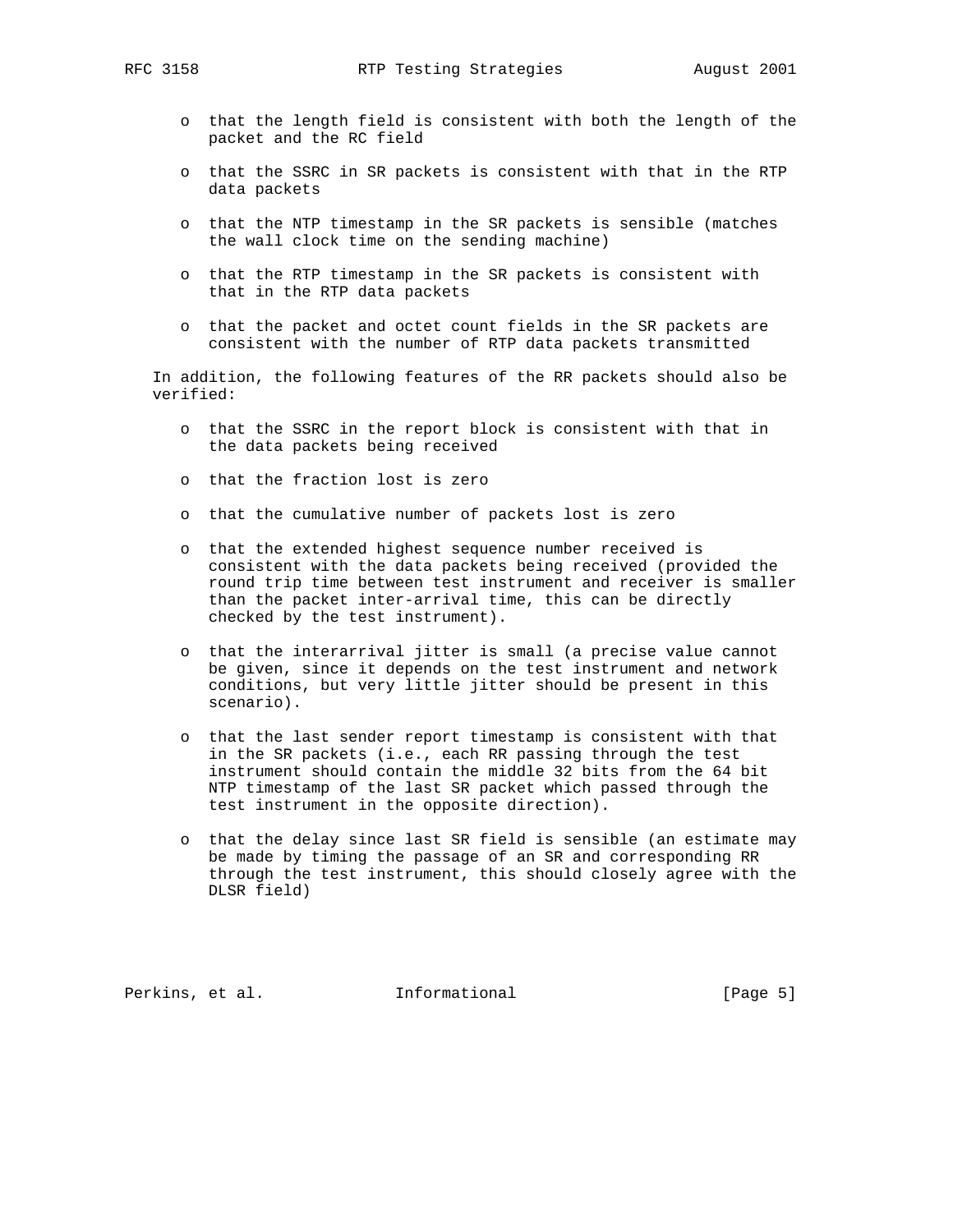It should also be verified that the timestamps, packet count and octet count correctly wrap-around after the appropriate interval.

The next test is to show behavior in the presence of packet loss. The first implementation is made to transmit data packets, which are received by the second implementation. This time, however, the test instrument is made to randomly drop a small fraction (1% is suggested) of the data packets. The second implementation should be able to receive the data packets and process them in a normal manner (with, of course, some quality degradation). The RR packets should show a loss fraction corresponding to the drop rate of the test instrument and should show an increasing cumulative number of packets lost.

 The loss rate in the test instrument is then returned to zero and it is made to delay each packet by some random amount (the exact amount depends on the media type, but a small fraction of the average interarrival time is reasonable). The effect of this should be to increase the reported interarrival jitter in the RR packets.

 If these tests succeed, the process should be repeated with the second implementation transmitting and the first receiving.

2.3.2 RTCP source description packets

 Both implementations should be run, but neither is required to transmit data packets. The RTCP packets should be observed and it should be verified that each compound packet contains an SDES packet, that that packet contains a CNAME item and that the CNAME is chosen according to the rules in the RTP specification and profile (in many cases the CNAME should be of the form 'example@10.0.0.1' but this may be overridden by a profile definition).

 If an application supports additional SDES items then it should be verified that they are sent in addition to the CNAME with some SDES packets (the exact rate at which these additional items are included is dependent on the application and profile).

 It should be verified that an implementation can correctly receive NAME, EMAIL, PHONE, LOC, NOTE, TOOL and PRIV items, even if it does not send them. This is because it may reasonably be expected to interwork with other implementations which support those items. Receiving and ignoring such packets is valid behavior.

 It should be verified that an implementation correctly sets the length fields in the SDES items it sends, and that the source count and packet length fields are correct. It should be verified that SDES fields are not zero terminated.

Perkins, et al. 1nformational 1999 [Page 6]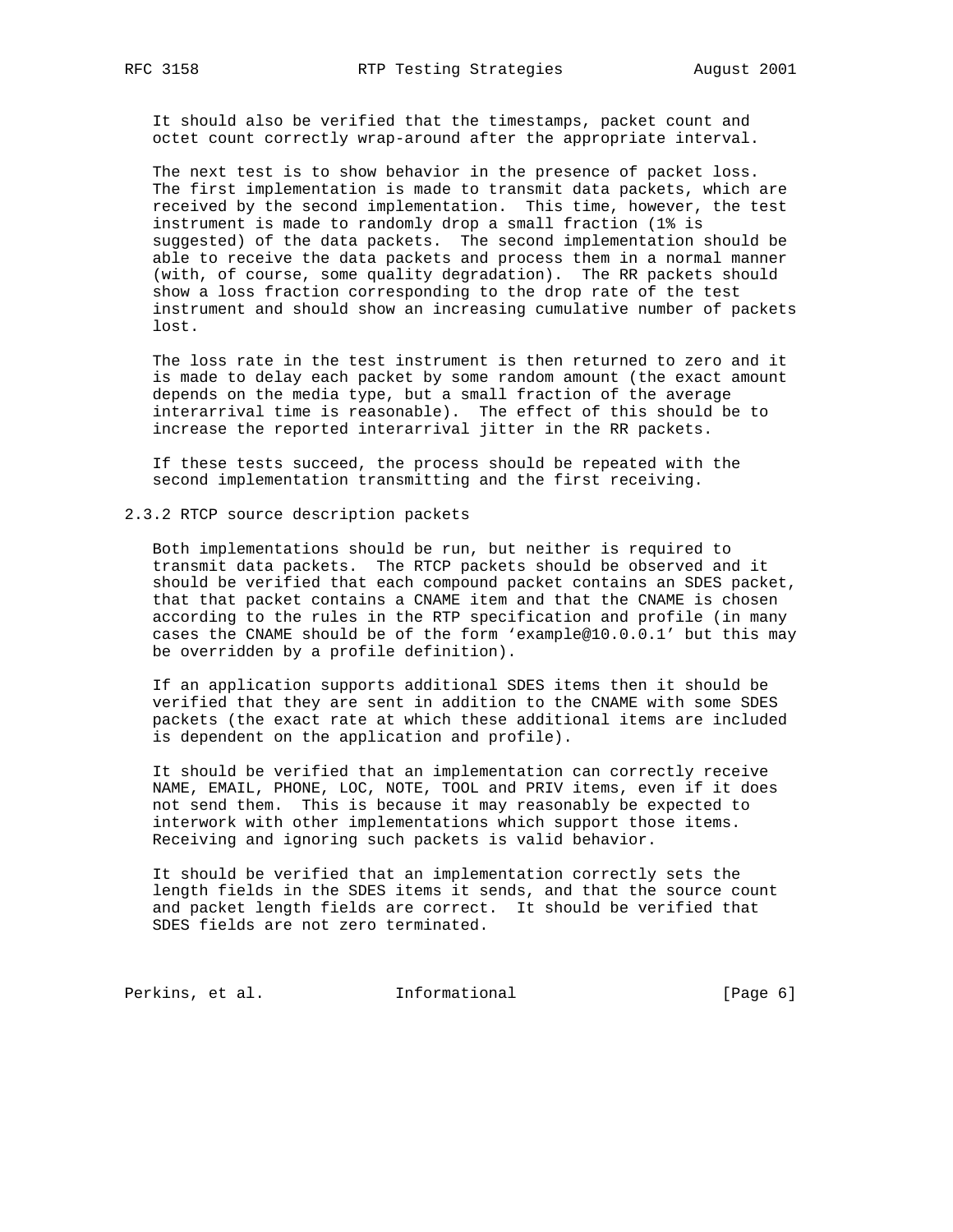It should be verified that an implementation correctly receives SDES items which do not terminate in a zero byte.

2.3.3 RTCP BYE packets

 Both implementations should be run, but neither is required to transmit data packets. The first implementation is then made to exit and it should be verified that an RTCP BYE packet is sent. It should be verified that the second implementation reacts to this BYE packet and notes that the first implementation has left the session.

 If the test succeeds, the implementations should be restarted and the process repeated with the second implementation leaving the session.

 It should be verified that implementations handle BYE packets containing the optional reason for leaving text (ignoring the text is acceptable).

2.3.4 Application defined RTCP packets

 Tests for the correct response to application defined packets are difficult to specify, since the response is clearly implementation dependent. It should be verified that an implementation ignores APP packets where the 4 octet name field is unrecognized. Implementations which use APP packets should verify that they behave as expected.

2.4 RTCP transmission interval

 The basic architecture for performing tests of the RTCP transmission interval is shown in Figure 2.

 The test instrument is connected to the same LAN as the RTP implementation being tested. It is assumed that the test instrument is preconfigured with the addresses and ports used by the RTP implementation, and is also aware of the RTCP bandwidth and sender/receiver fractions. The tests can be conducted using either multicast or unicast.

 The test instrument must be capable of sending arbitrarily crafted RTP and RTCP packets to the RTP implementation. The test instrument should also be capable of receiving packets sent by the RTP implementation, parsing them, and computing metrics based on those packets.

Perkins, et al. **Informational** [Page 7]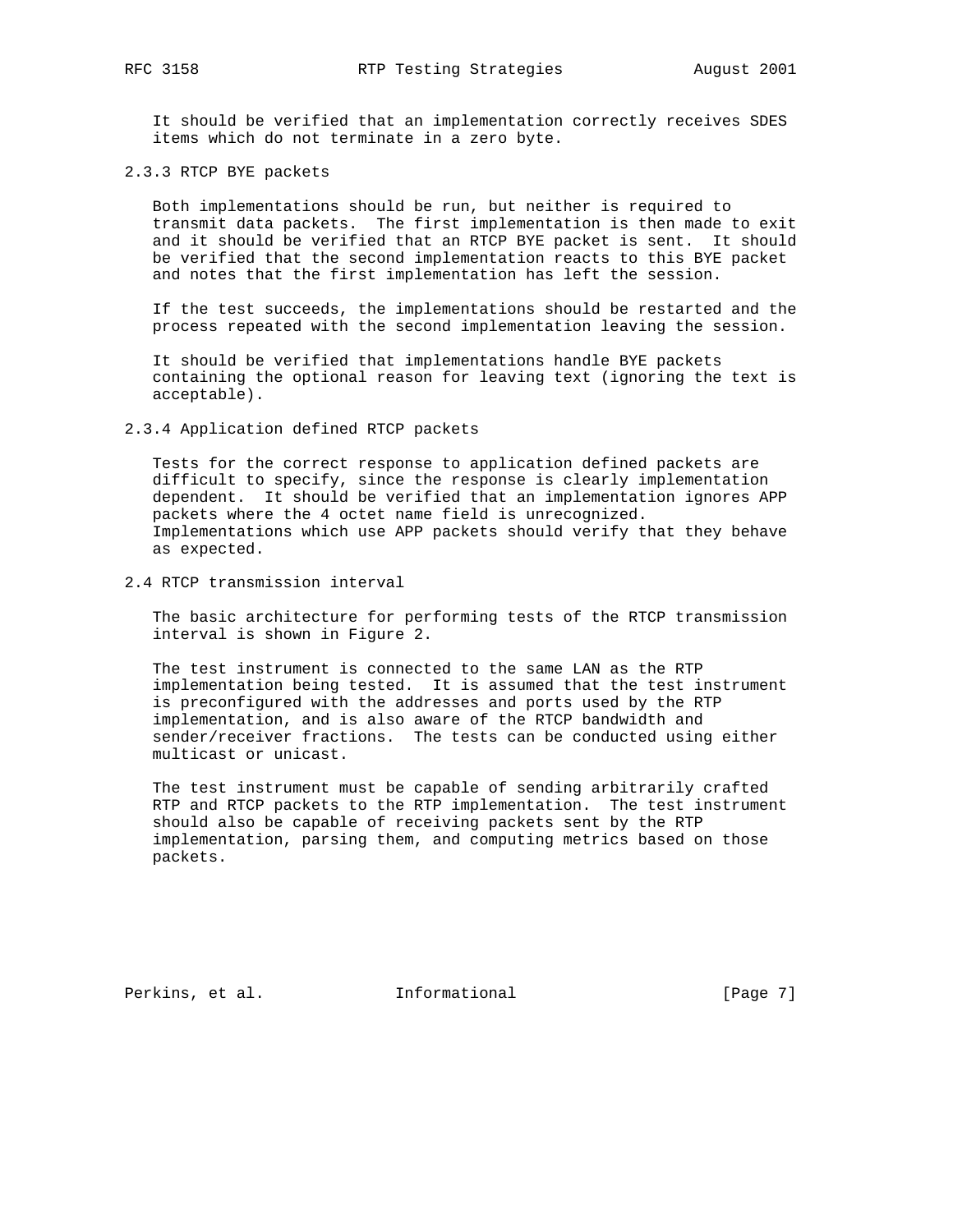

Figure 2: Testing architecture for RTCP

 It is furthermore assumed that a number of basic controls over the RTP implementation exist. These controls are:

- o the ability to force the implementation to send or not send RTP packets at any desired point in time
- o the ability to force the application to terminate its involvement in the RTP session, and for this termination to be known immediately to the test instrument
- o the ability to set the session bandwidth and RTCP sender and receiver fractions

 The second of these is required only for the test of BYE reconsideration, and is the only aspect of these tests not easily implementable by pure automation. It will generally require manual intervention to terminate the session from the RTP implementation and to convey this to the test instrument through some non-RTP means.

2.4.1 Basic Behavior

 The first test is to verify basic correctness of the implementation of the RTCP transmission rules. This basic behavior consists of:

- o periodic transmission of RTCP packets
- o randomization of the interval for RTCP packet transmission
- o correct implementation of the randomization interval computations, with unconditional reconsideration

Perkins, et al. **Informational** [Page 8]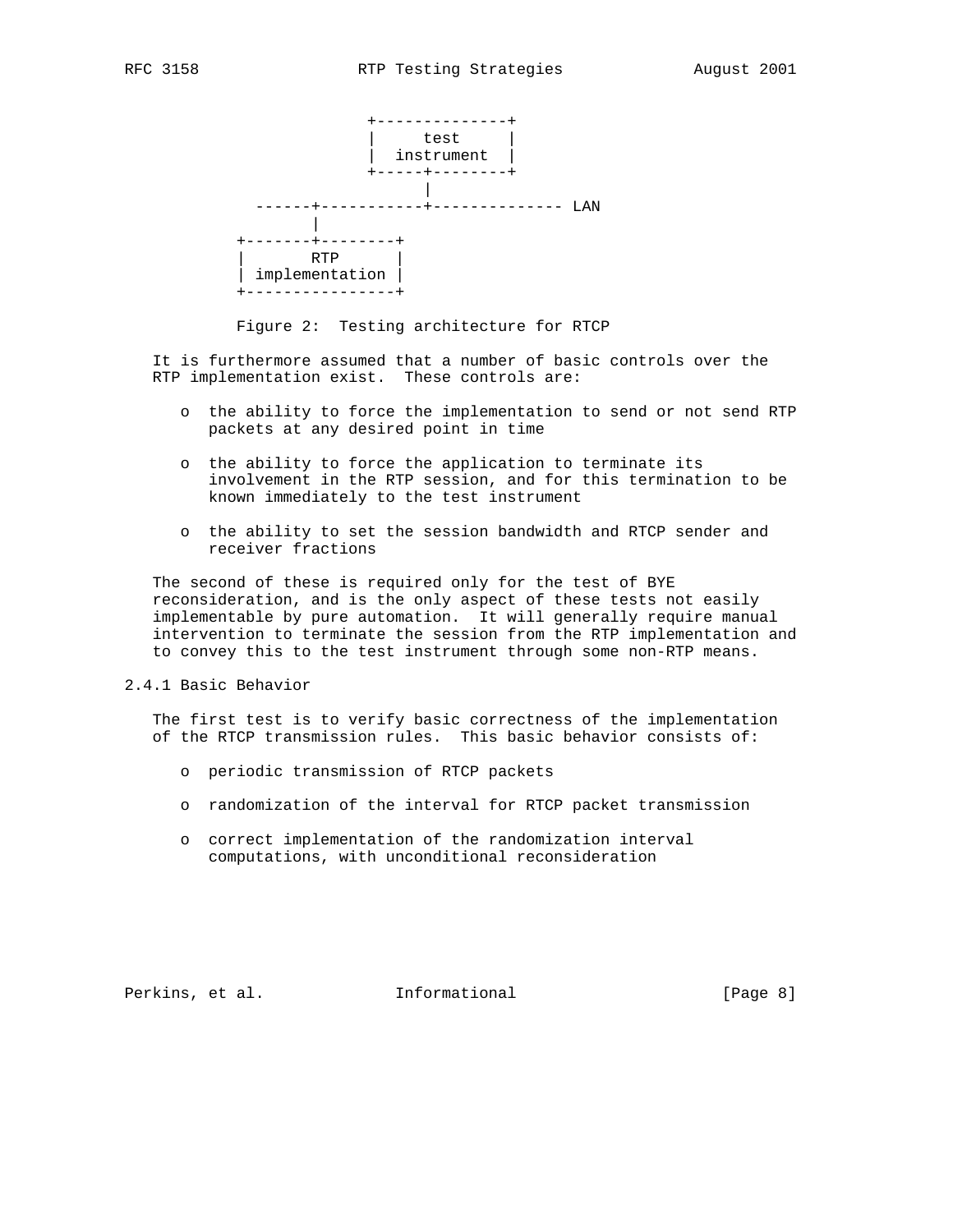The RTP implementation acts as a receiver, and never sends any RTP data packets. The implementation is configured with a large session bandwidth, say 1 Mbit/s. This will cause the implementation to use the minimal interval of 5s rather than the small interval based on the session bandwidth and membership size. The implementation will generate RTCP packets at this minimal interval, on average. The test instrument generates no packets, but receives the RTCP packets generated by the implementation. When an RTCP packet is received, the time is noted by the test instrument. The difference in time between each pair of subsequent packets (called the interval) is computed. These intervals are stored, so that statistics based on these intervals can be computed. It is recommended that this observation process operate for at least 20 minutes.

 An implementation passes this test if the intervals have the following properties:

- o the minimum interval is never less than 2 seconds or more than 2.5 seconds;
- o the maximum interval is never more than 7 seconds or less than 5.5 seconds;
- o the average interval is between 4.5 and 5.5 seconds;
- o the number of intervals between x and x+500ms is less than the number of intervals between x+500ms and x+1s, for any x.

 In particular, an implementation fails if the packets are sent with a constant interval.

2.4.2 Step join backoff

 The main purpose of the reconsideration algorithm is to avoid a flood of packets that might occur when a large number of users simultaneously join an RTP session. Reconsideration therefore exhibits a backoff behavior in sending of RTCP packets when group sizes increase. This aspect of the algorithm can be tested in the following manner.

 The implementation begins operation. The test instrument waits for the arrival of the first RTCP packet. When it arrives, the test instrument notes the time and then immediately sends 100 RTCP RR packets to the implementation, each with a different SSRC and SDES CNAME. The test instrument should ensure that each RTCP packet is of the same length. The instrument should then wait until the next RTCP packet is received from the implementation, and the time of such reception is noted.

Perkins, et al. 1nformational [Page 9]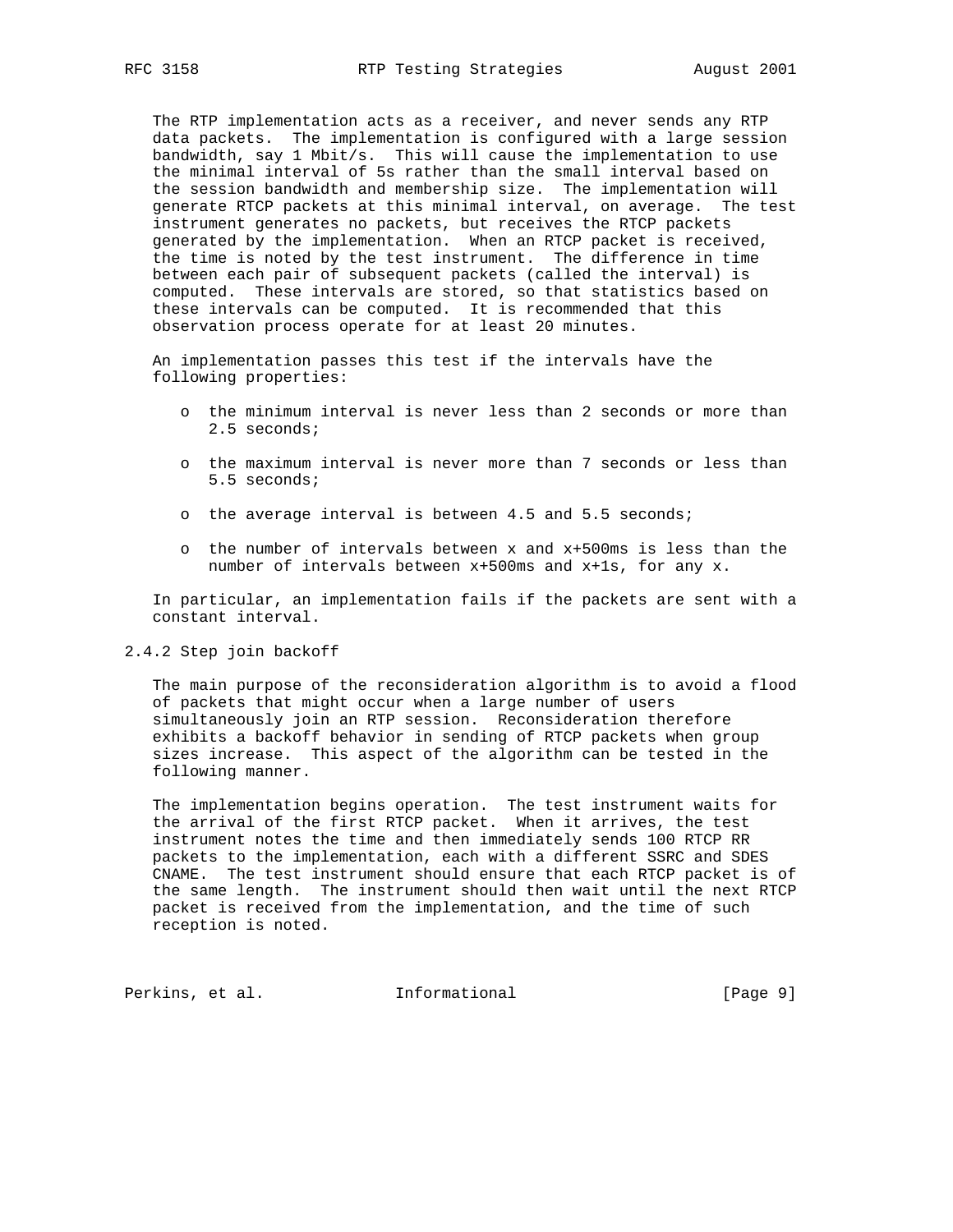Without reconsideration, the next RTCP packet will arrive within a short period of time. With reconsideration, transmission of this packet will be delayed. The earliest it can arrive depends on the RTCP session bandwidth, receiver fraction, and average RTCP packet size. The RTP implementation should be using the exponential averaging algorithm defined in the specification to compute the average RTCP packet size. Since this is dominated by the received packets (the implementation has only sent one itself), the average will be roughly equal to the length of the RTCP packets sent by the test instrument. Therefore, the minimum amount of time between the first and second RTCP packets from the implementation is:

 $T > 101 * S / (B * Fr * (e-1.5) * 2)$ 

 Where S is the size of the RTCP packets sent by the test instrument, B is the RTCP bandwidth (normally five percent of the session bandwidth), Fr is the fraction of RTCP bandwidth allocated to receivers (normally 75 percent), and e is the natural exponent. Without reconsideration, this minimum interval Te would be much smaller:

Te > MAX(  $[ S / ( B * Fr * (e-1.5) * 2 ) ]$ ,  $[ 2.5 / (e-1.5) ] )$ 

 B should be chosen sufficiently small so that T is around 60 seconds. Reasonable choices for these parameters are B = 950 bits per second, and S = 1024 bits. An implementation passes this test if the interval between packets is not less than T above, and not more than 3 times T.

 Note: in all tests the value chosen for B, the RTCP bandwidth, is calculated including the lower layer UDP/IP headers. In a typical IPv4 based implementation, these comprise 28 octets per packet. A common mistake is to forget that these are included when choosing the size of packets to transmit.

 The test should be repeated for the case when the RTP implementation is a sender. This is accomplished by having the implementation send RTP packets at least once a second. In this case, the interval between the first and second RTCP packets should be no less than:

 $T > S / (B * Fs * (e-1.5) * 2)$ 

 Where Fs is the fraction of RTCP bandwidth allocated to senders, usually 25%. Note that this value of T is significantly smaller than the interval for receivers.

Perkins, et al. 1nformational [Page 10]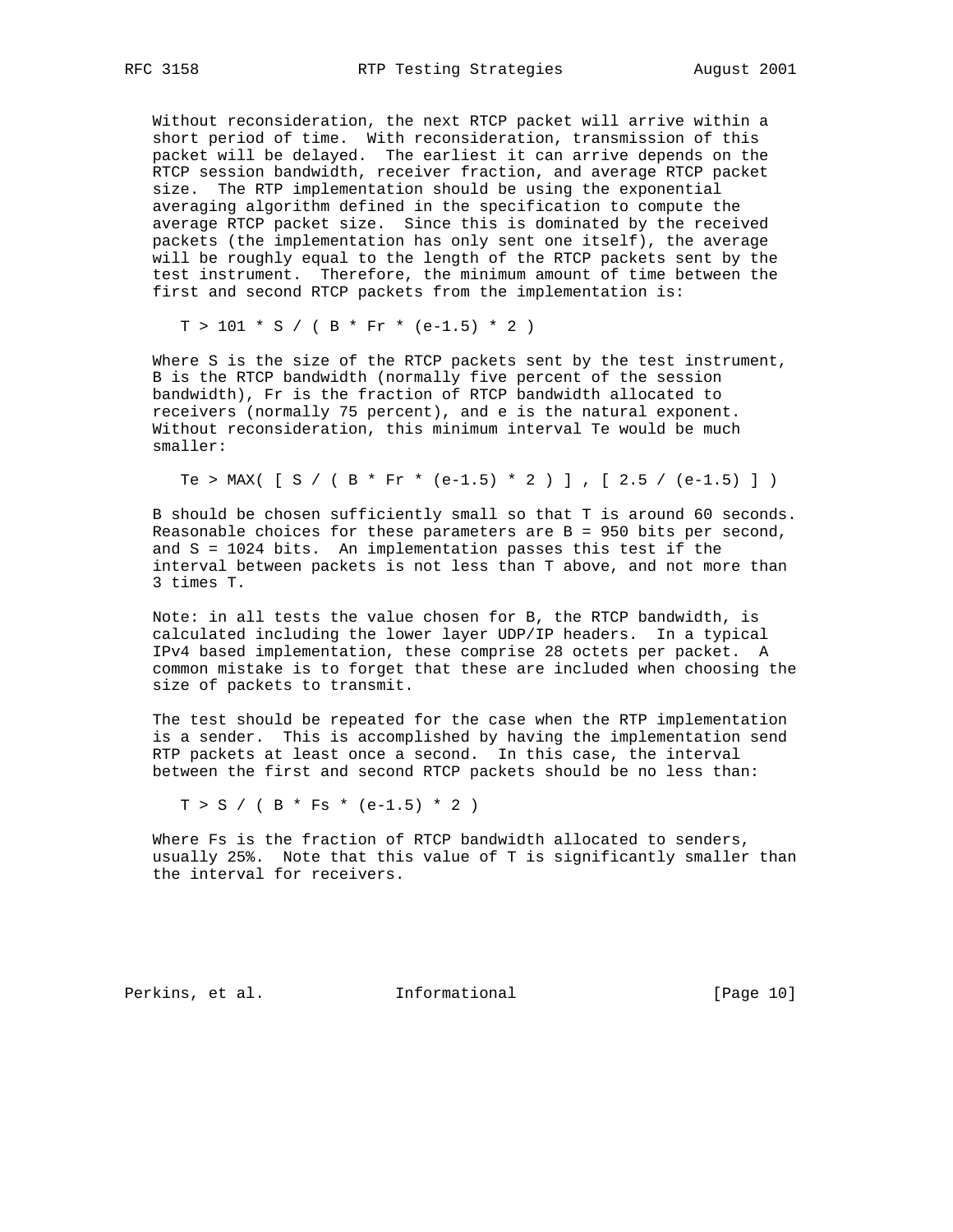#### 2.4.3 Steady State Behavior

 In addition to the basic behavior in section 2.4.1, an implementation should correctly implement a number of other, slightly more advanced features:

- o scale the RTCP interval with the group size;
- o correctly divide bandwidth between senders and receivers;
- o correctly compute the RTCP interval when the user is a sender

 The implementation begins operation as a receiver. The test instrument waits for the first RTCP packet from the implementation. When it arrives, the test instrument notes the time, and immediately sends 50 RTCP RR packets and 50 RTCP SR packets to the implementation, each with a different SSRC and SDES CNAME. The test instrument then sends 50 RTP packets, using the 50 SSRC from the RTCP SR packets. The test instrument should ensure that each RTCP packet is of the same length. The instrument should then wait until the next RTCP packet is received from the implementation, and the time of such reception is noted. The difference between the reception of the RTCP packet and the reception of the previous is computed and stored. In addition, after every RTCP packet reception, the 100 RTCP and 50 RTP packets are retransmitted by the test instrument. This ensures that the sender and member status of the 100 users does not time out. The test instrument should collect the interval measurements figures for at least 100 RTCP packets.

 With 50 senders, the implementation should not try to divide the RTCP bandwidth between senders and receivers, but rather group all users together and divide the RTCP bandwidth equally. The test is deemed successful if the average RTCP interval is within 5% of:

 $T = 101* S/B$ 

 Where S is the size of the RTCP packets sent by the test instrument, and B is the RTCP bandwidth. B should be chosen sufficiently small so that the value of T is on the order of tens of seconds or more. Reasonable values are S=1024 bits and B=3.4 kb/s.

 The previous test is repeated. However, the test instrument sends 10 RTP packets instead of 50, and 10 RTCP SR and 90 RTCP RR instead of 50 of each. In addition, the implementation is made to send at least one RTP packet between transmission of every one of its own RTCP packets.

Perkins, et al. 1nformational [Page 11]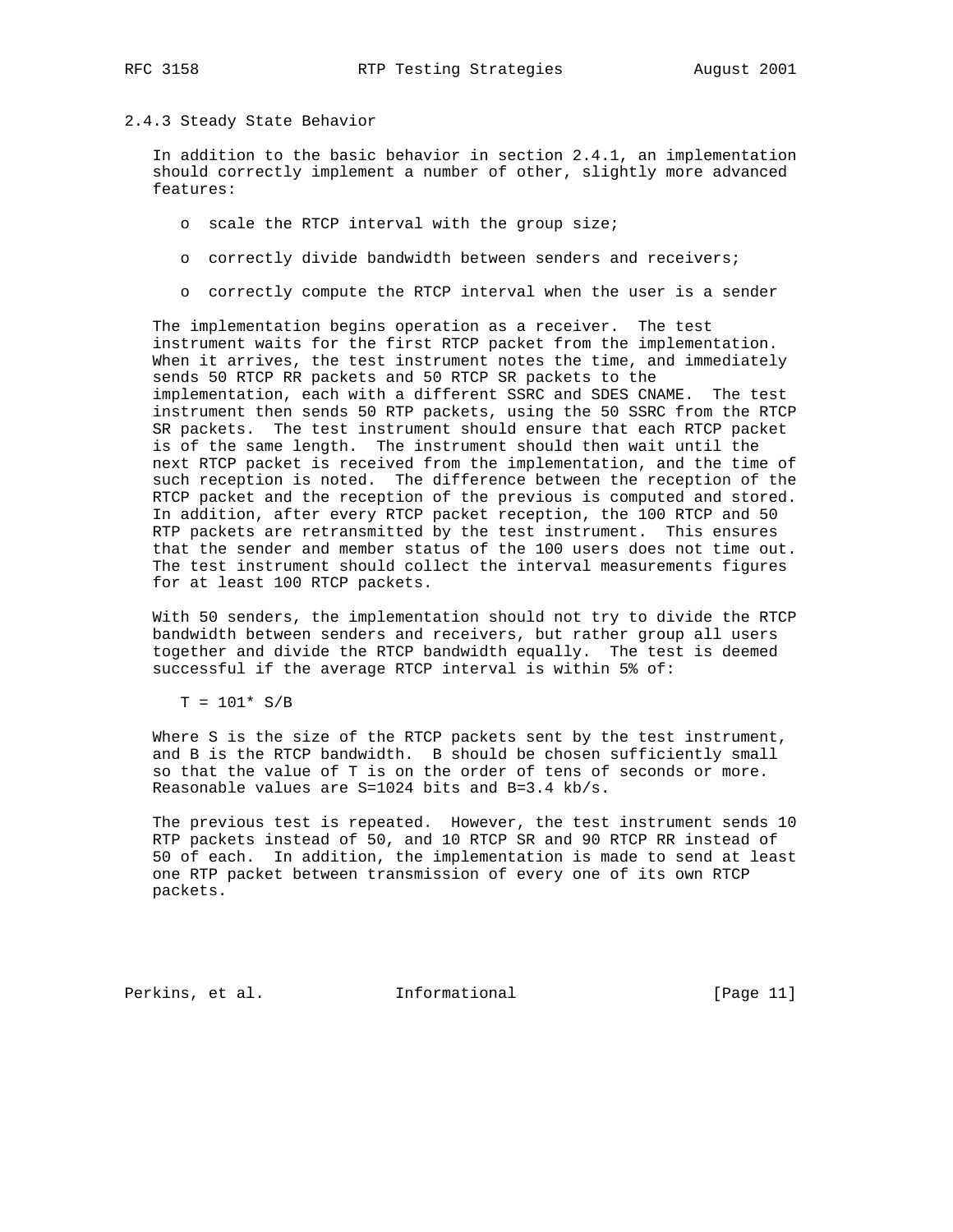In this case, the average RTCP interval should be within 5% of:

 $T = 11 * S / (B * Fs)$ 

 Where S is the size of the RTCP packets sent by the test instrument, B is the RTCP bandwidth, and Fs is the fraction of RTCP bandwidth allocated for senders (normally 25%). The values for B and S should be chosen small enough so that T is on the order of tens of seconds. Reasonable choices are S=1024 bits and B=1.5 kb/s.

2.4.4 Reverse Reconsideration

 The reverse reconsideration algorithm is effectively the opposite of the normal reconsideration algorithm. It causes the RTCP interval to be reduced more rapidly in response to decreases in the group membership. This is advantageous in that it keeps the RTCP information as fresh as possible, and helps avoids some premature timeout problems.

 In the first test, the implementation joins the session as a receiver. As soon as the implementation sends its first RTCP packet, the test instrument sends 100 RTCP RR packets, each of the same length S, and a different SDES CNAME and SSRC in each. It then waits for the implementation to send another RTCP packet. Once it does, the test instrument sends 100 BYE packets, each one containing a different SSRC, but matching an SSRC from one of the initial RTCP packets. Each BYE should also be the same size as the RTCP packets sent by the test instrument. This is easily accomplished by using a BYE reason to pad out the length. The time of the next RTCP packet from the implementation is then noted. The delay T between this (the third RTCP packet) and the previous should be no more than:

 $T < 3 * S / (B * Fr * (e-1.5) * 2)$ 

 Where S is the size of the RTCP and BYE packets sent by the test instrument, B is the RTCP bandwidth, Fr is the fraction of the RTCP bandwidth allocated to receivers, and e is the natural exponent. B should be chosen such that T is on the order of tens of seconds. A reasonable choice is S=1024 bits and B=168 bits per second.

 This test demonstrates basic correctness of implementation. An implementation without reverse reconsideration will not send its next RTCP packet for nearly 100 times as long as the above amount.

 In the second test, the implementation joins the session as a receiver. As soon as it sends its first RTCP packet, the test instrument sends 100 RTCP RR packets, each of the same length S, followed by 100 BYE packets, also of length S. Each RTCP packet

Perkins, et al. 1nformational [Page 12]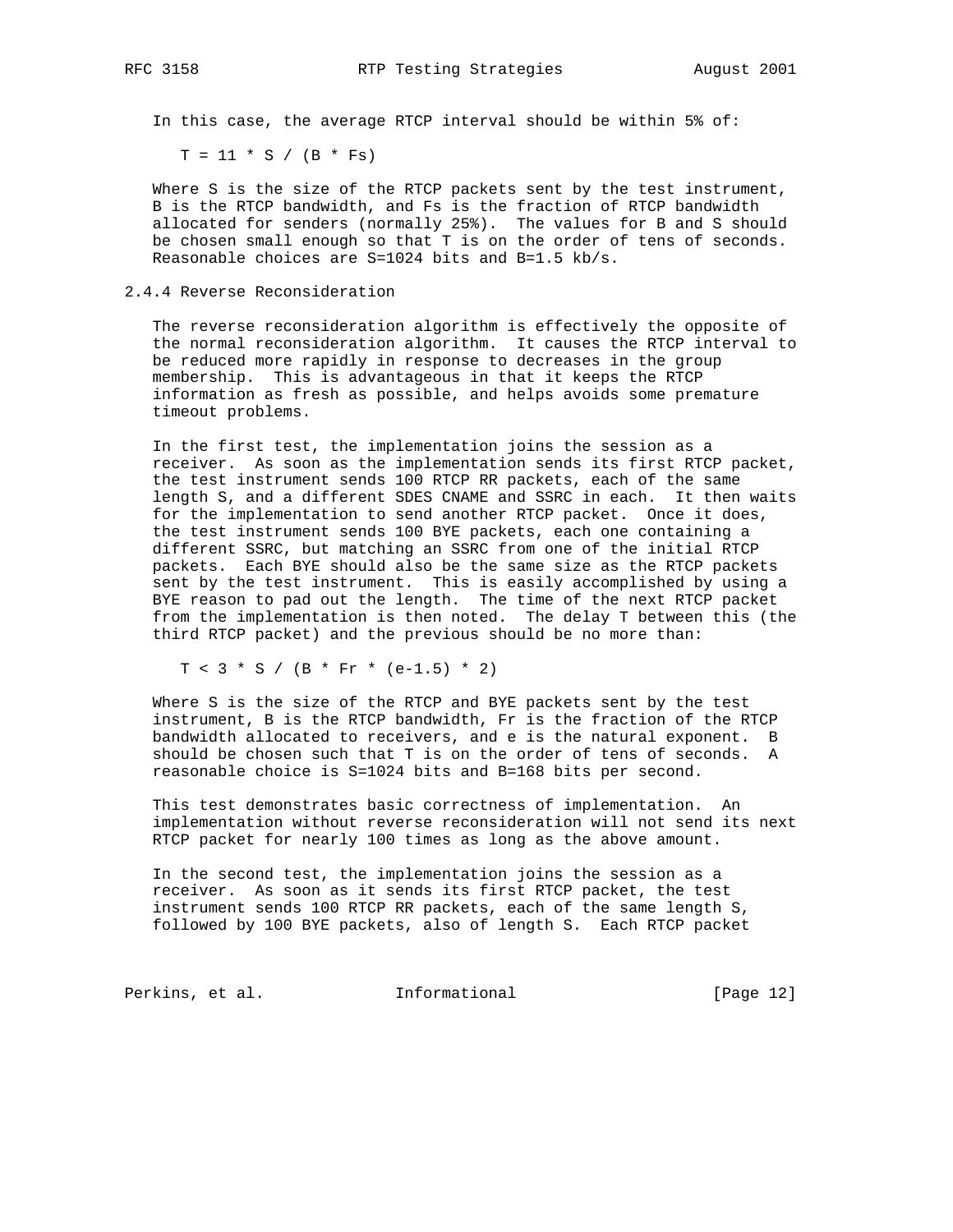carries a different SDES CNAME and SSRC, and is matched with precisely one BYE packet with the same SSRC. This will cause the implementation to see a rapid increase and then rapid drop in group membership.

 The test is deemed successful if the next RTCP packet shows up T seconds after the first, and T is within:

2.5 / (e-1.5) < T < 7.5 / (e-1.5)

 This tests correctness of the maintenance of the pmembers variable. An incorrect implementation might try to execute reverse reconsideration every time a BYE is received, as opposed to only when the group membership drops below pmembers. If an implementation did this, it would end up sending an RTCP packet immediately after receiving the stream of BYE's. For this test to work, B must be chosen to be a large value, around 1Mb/s.

2.4.5 BYE Reconsideration

 The BYE reconsideration algorithm works in much the same fashion as regular reconsideration, except applied to BYE packets. When a user leaves the group, instead of sending a BYE immediately, it may delay transmission of its BYE packet if others are sending BYE's.

 The test for correctness of this algorithm is as follows. The RTP implementation joins the group as a receiver. The test instrument waits for the first RTCP packet. When the test instrument receives this packet, the test instrument immediately sends 100 RTCP RR packets, each of the same length S, and each containing a different SSRC and SDES CNAME. Once the test instrument receives the next RTCP packet from the implementation, the RTP implementation is made to leave the RTP session, and this information is conveyed to the test instrument through some non-RTP means. The test instrument then sends 100 BYE packets, each with a different SSRC, and each matching an SSRC from a previously transmitted RTCP packet. Each of these BYE packets is also of size S. Immediately following the BYE packets, the test instrument sends 100 RTCP RR packets, using the same SSRC/CNAMEs as the original 100 RTCP packets.

 The test is deemed successful if the implementation either never sends a BYE, or if it does, the BYE is received by the test instrument not earlier than T seconds, and not later than 3 \* T seconds, after the implementation left the session, where T is:

 $T = 100 * S / (2 * (e-1.5) * B)$ 

Perkins, et al. 1nformational [Page 13]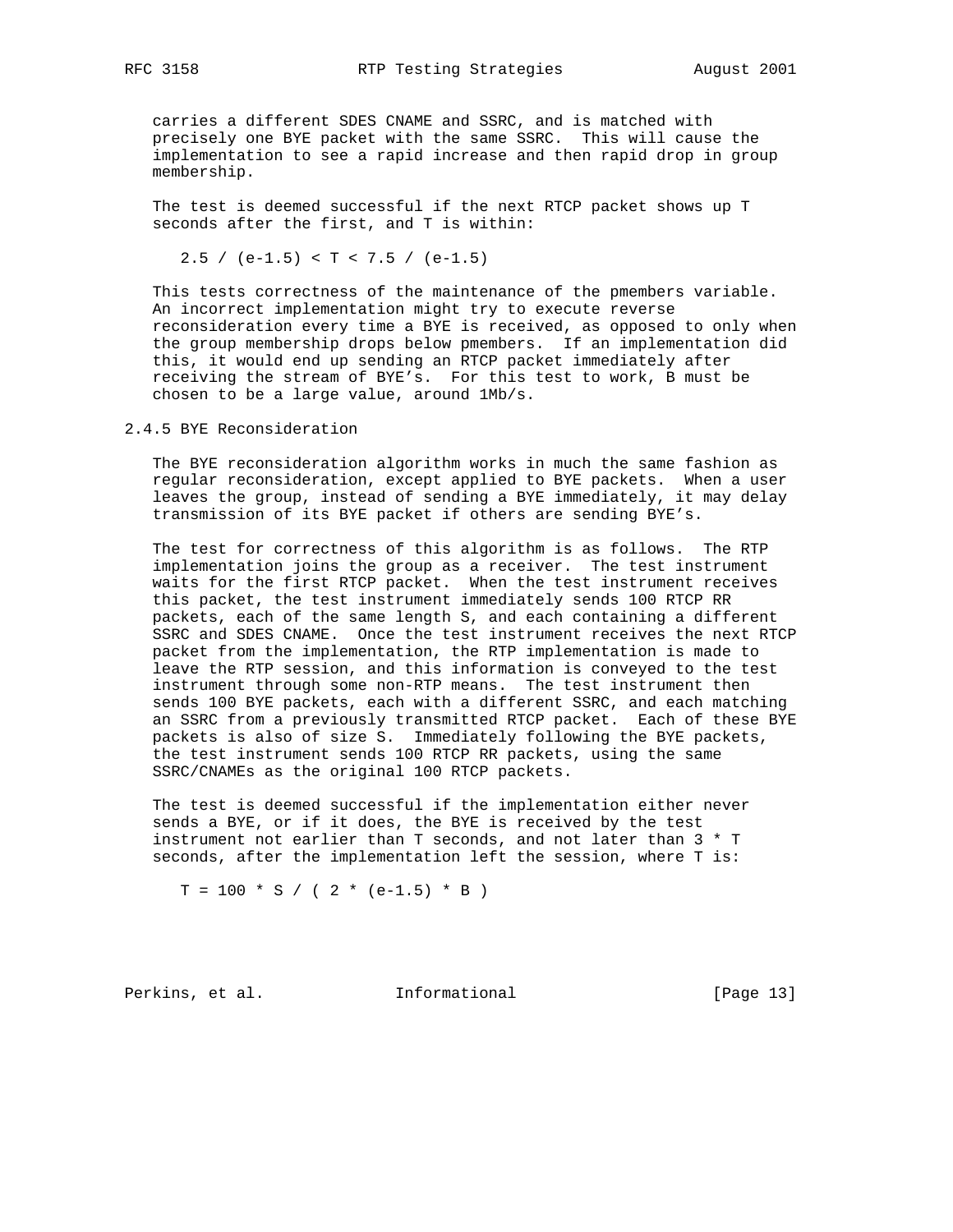S is the size of the RTCP and BYE packets, e is the natural exponent, B is the RTCP bandwidth, and Fr is the RTCP bandwidth fraction for receivers. S and B should be chosen so that T is on the order of 50 seconds. A reasonable choice is S=1024 bits and B=1.1 kb/s.

 The transmission of the RTCP packets is meant to verify that the implementation is ignoring non-BYE RTCP packets once it decides to leave the group.

### 2.4.6 Timing out members

 Active RTP participants are supposed to send periodic RTCP packets. When a participant leaves the session, they may send a BYE, however this is not required. Furthermore, BYE reconsideration may cause a BYE to never be sent. As a result, participants must time out other participants who have not sent an RTCP packet in a long time. According to the specification, participants who have not sent an RTCP packet in the last 5 intervals are timed out. This test verifies that these timeouts are being performed correctly.

 The RTP implementation joins a session as a receiver. The test instrument waits for the first RTCP packet from the implementation. Once it arrives, the test instrument sends 100 RTCP RR packets, each with a different SDES and SSRC, and notes the time. This will cause the implementation to believe that there are now 101 group participants, causing it to increase its RTCP interval. The test instrument continues to monitor the RTCP packets from the implementation. As each RTCP packet is received, the time of its reception is noted, and the interval between RTCP packets is stored. The 100 participants spoofed by the test instrument should eventually time out at the RTP implementation. This should cause the RTCP interval to be reduced to its minimum.

 The test is deemed successful if the interval between RTCP packets after the first is no less than:

 $Ti > 101 * S / (2 * (e-1.5) * B * Fr)$ 

 and this minimum interval is sustained no later than Td seconds after the transmission of the 100 RR's, where Td is:

 $Td = 7 * 101 * S / (B * Fr)$ 

 and the interval between RTCP packets after this point is no less than:

Tf > 2.5 /  $(e-1.5)$ 

Perkins, et al. **Informational** [Page 14]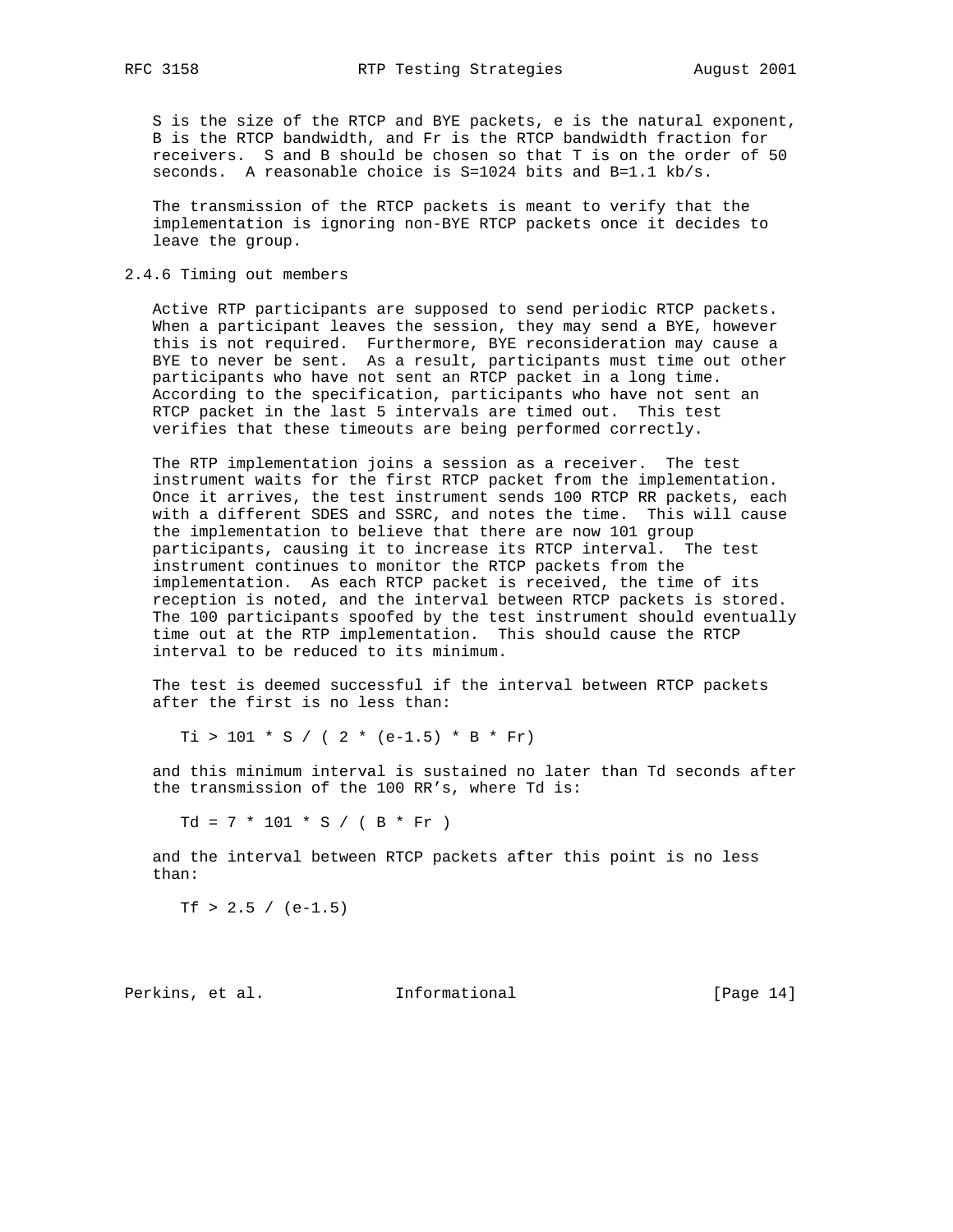For this test to work, B and S must be chosen so Ti is on the order of minutes. Recommended values are  $S = 1024$  bits and  $B = 1.9$  kbps.

### 2.4.7 Rapid SR's

 The minimum interval for RTCP packets can be reduced for large session bandwidths. The reduction applies to senders only. The recommended algorithm for computing this minimum interval is 360 divided by the RTP session bandwidth, in kbps. For bandwidths larger than 72 kbps, this interval is less than 5 seconds.

 This test verifies the ability of an implementation to use a lower RTCP minimum interval when it is a sender in a high bandwidth session. The test can only be run on implementations that support this reduction, since it is optional.

 The RTP implementation is configured to join the session as a sender. The session is configured to use 360 kbps. If the recommended algorithm for computing the reduced minimum interval is used, the result is a 1 second interval. If the RTP implementation uses a different algorithm, the session bandwidth should be set in such a way to cause the reduced minimum interval to be 1 second.

 Once joining the session, the RTP implementation should begin to send both RTP and RTCP packets. The interval between RTCP packets is measured and stored until 100 intervals have been collected.

 The test is deemed successful if the smallest interval is no less than 1/2 a second, and the largest interval is no more than 1.5 seconds. The average should be close to 1 second.

3 RTP translators

 RTP translators should be tested in the same manner as end systems, with the addition of the tests described in this section.

The architecture for testing RTP translators is shown in Figure 3.



Figure 3: Testing architecture for translators

Perkins, et al. 1nformational 1999 [Page 15]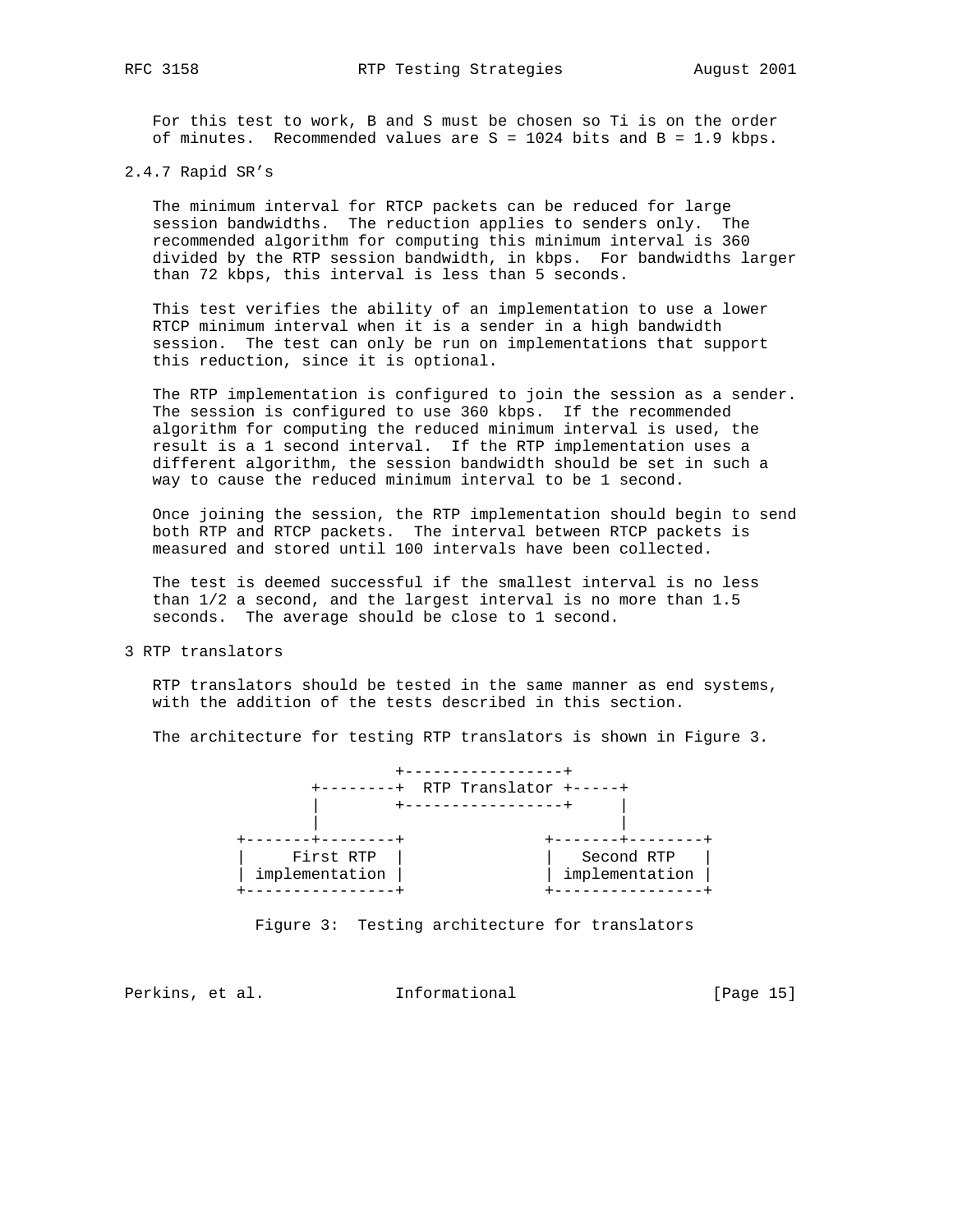The first RTP implementation is instructed to send data to the translator, which forwards the packets to the other RTP implementation, after translating then as desired. It should be verified that the second implementation can playout the translated packets.

 It should be verified that the packets received by the second implementation have the same SSRC as those sent by the first implementation. The CC should be zero and CSRC fields should not be present in the translated packets. The other RTP header fields may be rewritten by the translator, depending on the translation being performed, for example

- o the payload type should change if the translator changes the encoding of the data
- o the timestamp may change if, for example, the encoding, packetisation interval or framerate is changed
- o the sequence number may change if the translator merges or splits packets
- o padding may be added or removed, in particular if the translator is adding or removing encryption
- o the marker bit may be rewritten

 If the translator modifies the contents of the data packets it should be verified that the corresponding change is made to the RTCP packets, and that the receivers can correctly process the modified RTCP packets. In particular

- o the SSRC is unchanged by the translator
- o if the translator changes the data encoding it should also change the octet count field in the SR packets
- o if the translator combines multiple data packets into one it should also change the packet count field in SR packets
- o if the translator changes the sampling frequency of the data packets it should also change the RTP timestamp field in the SR packets
- o if the translator combines multiple data packets into one it should also change the packet loss and extended highest sequence number fields of RR packets flowing back from the receiver (it is legal for the translator to strip the report

Perkins, et al. 1nformational 1999 [Page 16]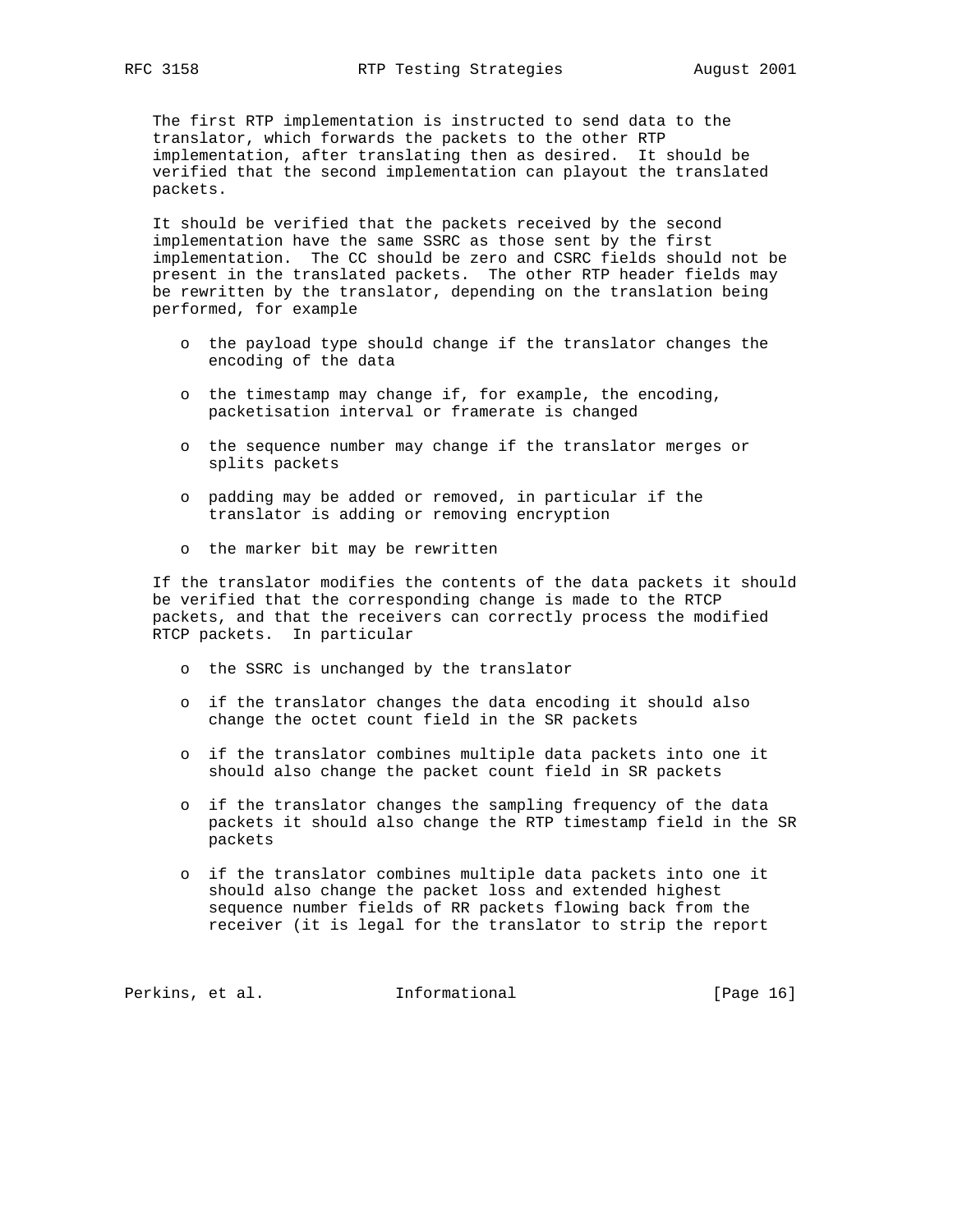blocks and send empty SR/RR packets, but this should only be done if the transformation of the data is such that the reception reports cannot sensibly be translated)

- o the translator should forward SDES CNAME packets
- o the translator may forward other SDES packets
- o the translator should forward BYE packets unchanged
- o the translator should forward APP packets unchanged

 When the translator exits it should be verified to send a BYE packet to each receiver containing the SSRC of the other receiver. The receivers should be verified to correctly process this BYE packet (this is different to the BYE test in section 2.3.3 since multiple SSRCs may be included in each BYE if the translator also sends its own RTCP information).

4 RTP mixers

 RTP mixers should be tested in the same manner as end systems, with the addition of the tests described in this section.

The architecture for testing RTP mixers is shown in Figure 4.

 The first and second RTP implementations are instructed to send data packets to the RTP mixer. The mixer combines those packets and sends them to the third RTP implementation. The mixer should also process RTCP packets from the other implementations, and should generate its own RTCP reports.



Figure 4: Testing architecture for mixers

Perkins, et al. **Informational** [Page 17]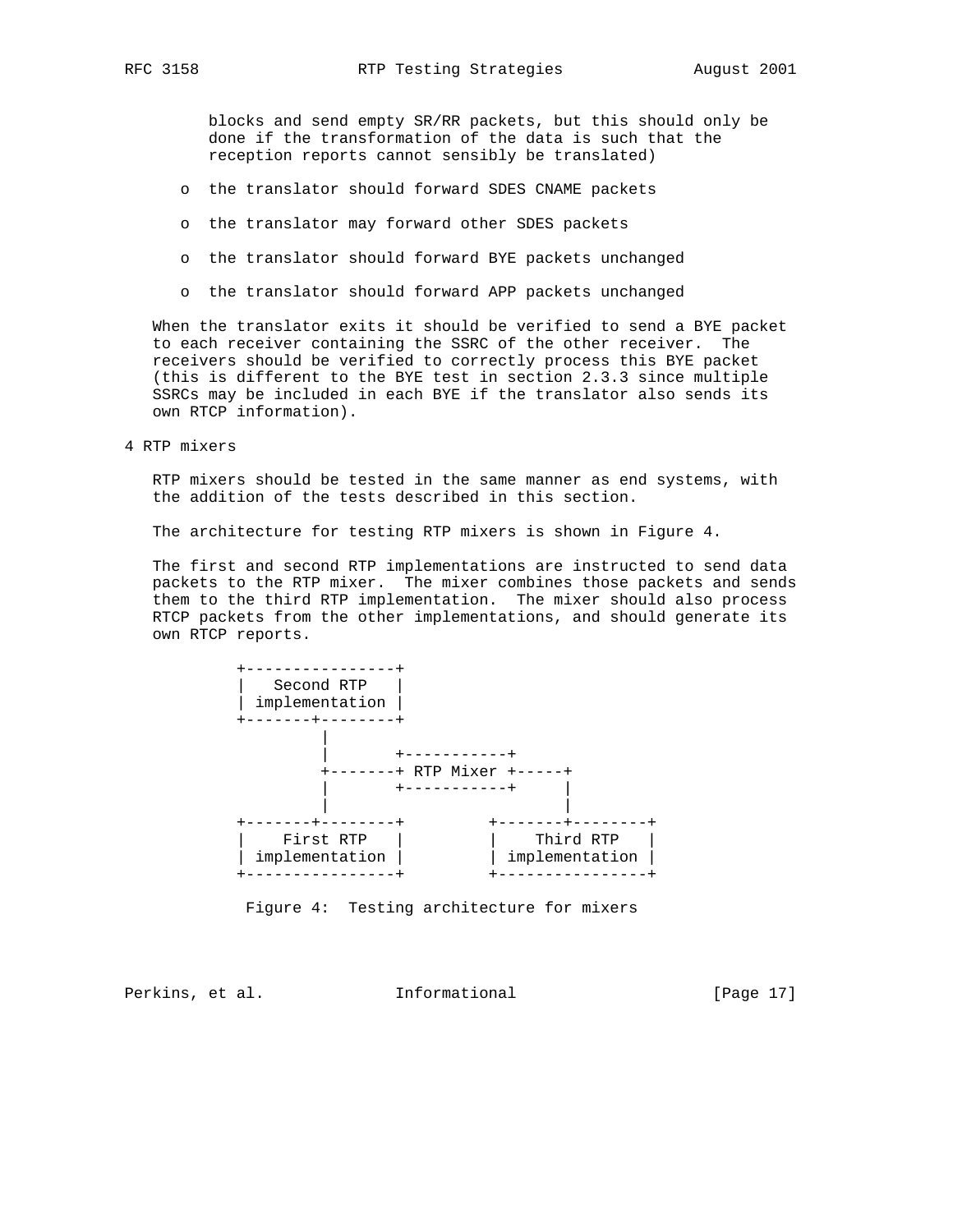It should be verified that the third RTP implementation can playout the mixed packets. It should also be verified that

- o the CC field in the RTP packets received by the third implementation is set to 2
- o the RTP packets received by the third implementation contain 2 CSRCs corresponding to the first and second RTP implementations
- o the RTP packets received by the third implementation contain an SSRC corresponding to that of the mixer

 It should next be verified that the mixer generates SR and RR packets for each cloud. The mixer should generate RR packets in the direction of the first and second implementations, and SR packets in the direction of the third implementation.

 It should be verified that the SR packets sent to the third implementation do not reference the first or second implementations, and vice versa.

 It should be verified that SDES CNAME information is forwarded across the mixer. Other SDES fields may optionally be forwarded.

 Finally, one of the implementations should be quit, and it should be verified that the other implementations see the BYE packet. This implementation should then be restarted and the mixer should be quit. It should be verified that the implementations see both the mixer and the implementations on the other side of the mixer quit (illustrating response to BYE packets containing multiple sources).

5 SSRC collision detection

 RTP has provision for the resolution of SSRC collisions. These collisions occur when two different session participants choose the same SSRC. In this case, both participants are supposed to send a BYE, leave the session, and rejoin with a different SSRC, but the same CNAME. The purpose of this test is to verify that this function is present in the implementation.

 The test is straightforward. The RTP implementation is made to join the multicast group as a receiver. A test instrument waits for the first RTCP packet. Once it arrives, the test instrument notes the CNAME and SSRC from the RTCP packet. The test instrument then generates an RTCP receiver report. This receiver report contains an SDES chunk with an SSRC matching that of the RTP implementation, but with a different CNAME. At this point, the implementation should

Perkins, et al. 1nformational [Page 18]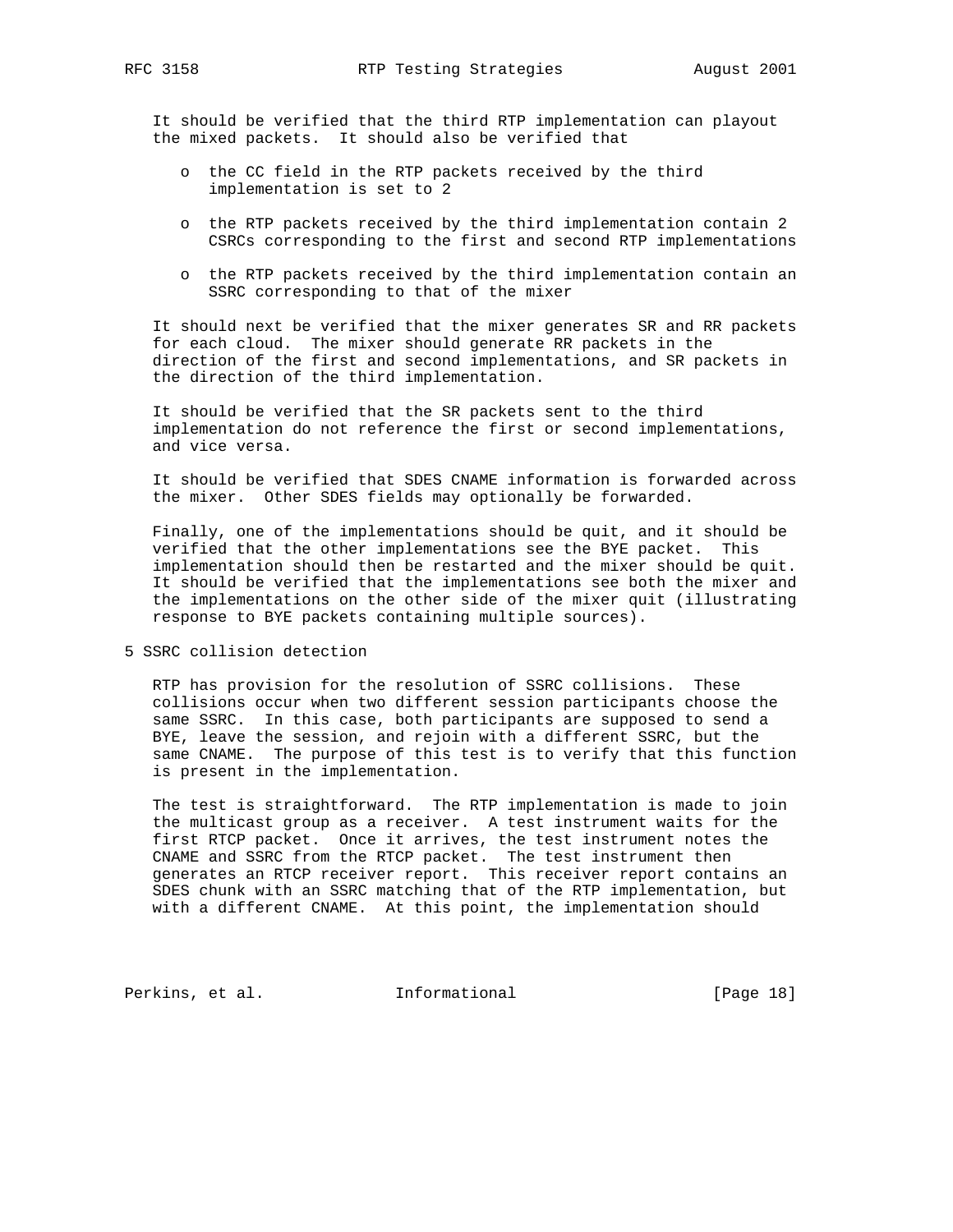send a BYE RTCP packet (containing an SDES chunk with the old SSRC and CNAME), and then rejoin, causing it to send a receiver report containing an SDES chunk, but with a new SSRC and the same CNAME.

 The test is deemed successful if the RTP implementation sends the RTCP BYE and RTCP RR as described above within one minute of receiving the colliding RR from the test instrument.

6 SSRC Randomization

 According to the RTP specification, SSRC's are supposed to be chosen randomly and uniformly over a 32 bit space. This randomization is beneficial for several reasons:

- o It reduces the probability of collisions in large groups.
- o It simplifies the process of group sampling [3] which depends on the uniform distribution of SSRC's across the 32 bit space.

 Unfortunately, verifying that a random number has 32 bits of uniform randomness requires a large number of samples. The procedure below gives only a rough validation to the randomness used for generating the SSRC.

 The test runs as follows. The RTP implementation joins the group as a receiver. The test instrument waits for the first RTCP packet. It notes the SSRC in this RTCP packet. The test is repeated 2500 times, resulting in a collection of 2500 SSRC.

 The are then placed into 25 bins. An SSRC with value X is placed into bin FLOOR( $X/(2**32 / 25)$ ). The idea is to break the 32 bit space into 25 regions, and compute the number of SSRC in each region. Ideally, there should be 40 SSRC in each bin. Of course, the actual number in each bin is a random variable whose expectation is 40. With 2500 SSRC, the coefficient of variation of the number of SSRC in a bin is 0.1, which means the number should be between 36 and 44. The test is thus deemed successful if each bin has no less than 30 and no more than 50 SSRC.

 Running this test may require substantial amounts of time, particularly if there is no automated way to have the implementation join the session. In such a case, the test can be run fewer times. With 26 tests, half of the SSRC should be less than 2\*\*31, and the other half higher. The coefficient of variation in this case is 0.2, so the test is successful if there are more than 8 SSRC less than 2\*\*31, and less than 26.

Perkins, et al. **Informational** [Page 19]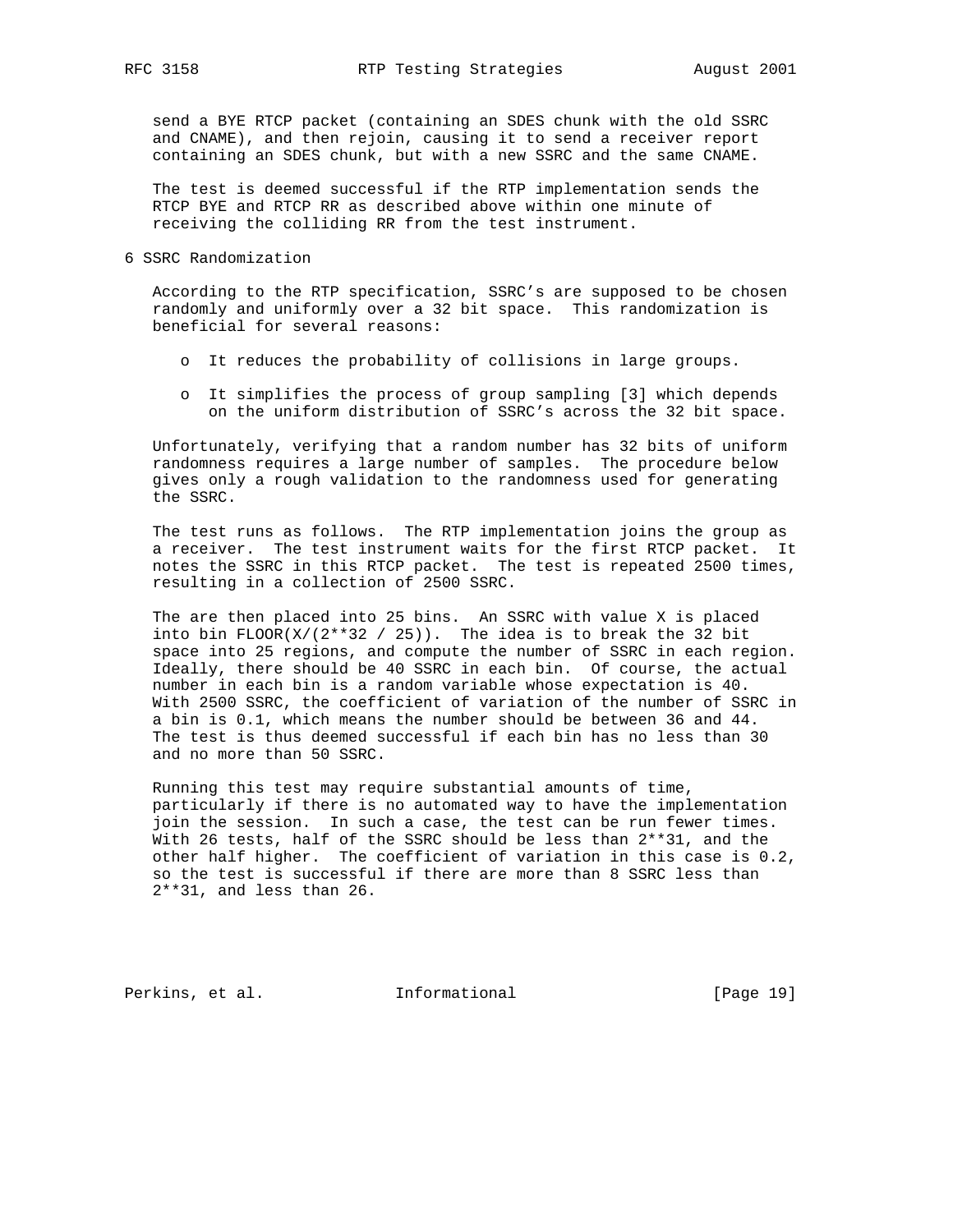In general, if the SSRC is collected N times, and there are B bins, the coefficient of variation of the number of SSRC in each bin is given by:

 $coeff = SQRT( (B-1)/N )$ 

7 Security Considerations

 Implementations of RTP are subject to the security considerations mentioned in the RTP specification [1] and any applicable RTP profile (e.g., [2]). There are no additional security considerations implied by the testing strategies described in this memo.

8 Authors' Addresses

 Colin Perkins USC Information Sciences Institute 3811 North Fairfax Drive Suite 200 Arlington, VA 22203

EMail: csp@isi.edu

 Jonathan Rosenberg dynamicsoft 72 Eagle Rock Ave. First Floor East Hanover, NJ 07936

EMail: jdrosen@dynamicsoft.com

 Henning Schulzrinne Columbia University M/S 0401 1214 Amsterdam Ave. New York, NY 10027-7003

EMail: schulzrinne@cs.columbia.edu

Perkins, et al. 1nformational [Page 20]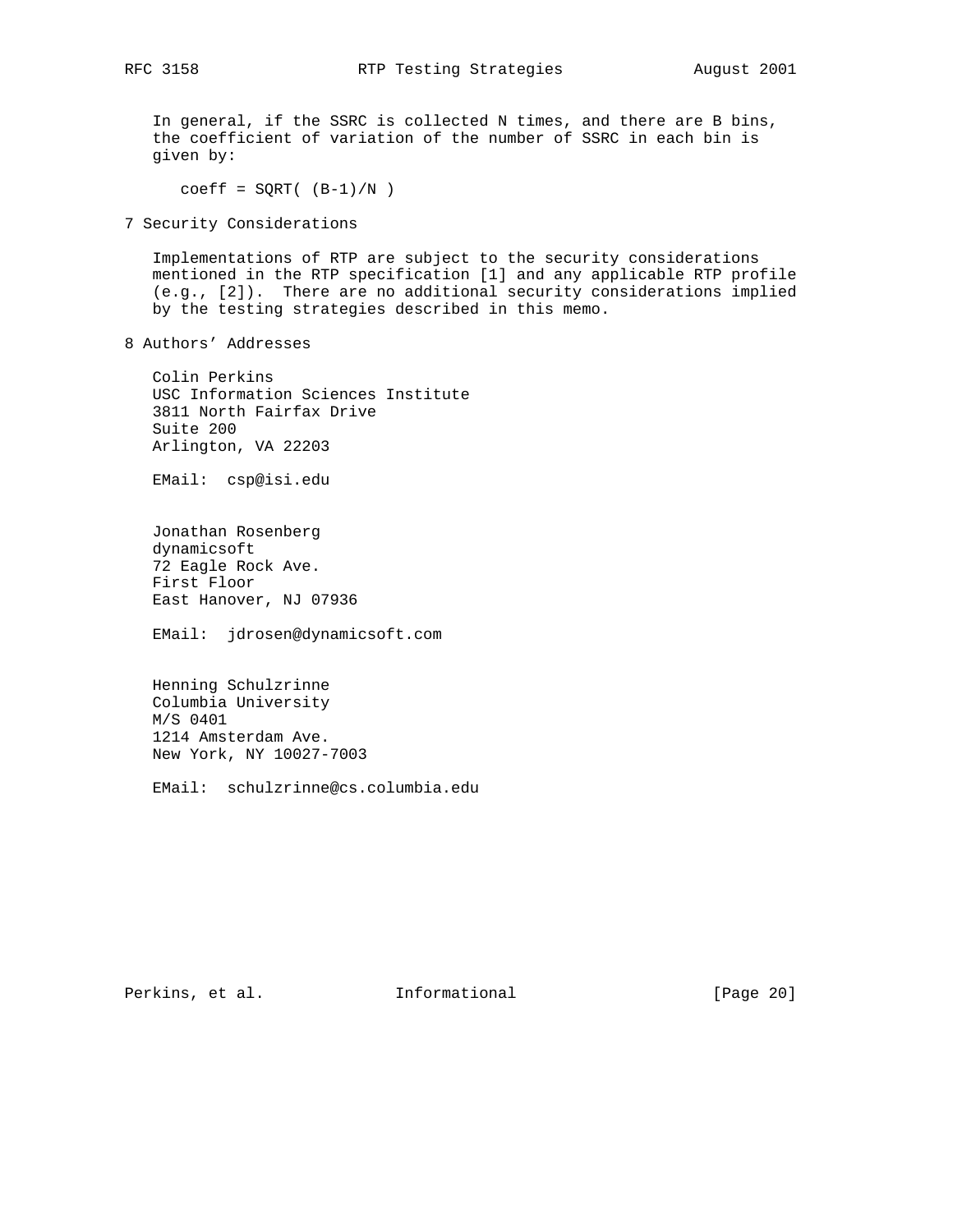## 9 References

- [1] Schulzrinne, H., Casner, S., Frederick R. and V. Jacobson, "RTP: A Transport Protocol to Real-Time Applications", Work in Progress (update to RFC 1889), March 2001.
- [2] Schulzrinne H. and S. Casner, "RTP Profile for Audio and Video Conferences with Minimal Control", Work in Progress (update to RFC 1890), March 2001.
- [3] Rosenberg, J. and Schulzrinne, H. "Sampling of the Group Membership in RTP", RFC 2762, February 2000.

Perkins, et al. 1nformational [Page 21]